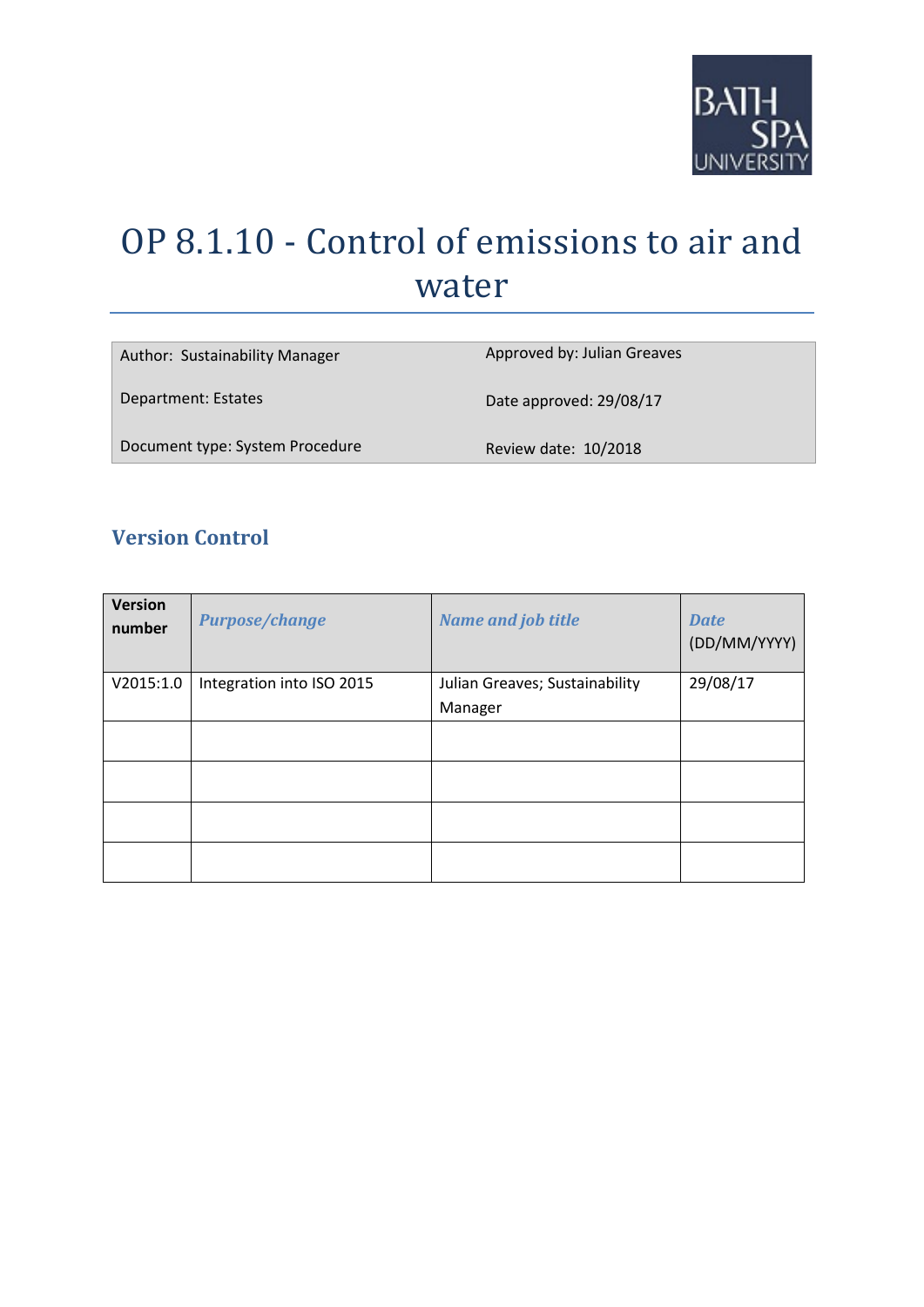# **PROCEDURE:**

#### **PURPOSE:**

- To minimise emissions and discharges to air and water,
- To minimise pollution risks by ensuring potentially polluting materials are stored safely and appropriately,
- To ensure compliance with all relevant environmental legislation

### **METHOD:**

# **Emissions to Air:**

#### **Boilers:-**

- BSU employs an external contractor under a cyclical maintenance contract to undertake servicing of heating and hot water boilers to ensure optimum operating standards and energy efficiency are achieved.
- Contract and maintenance records relating to the above are kept by the Estates Department.

# **Other Emissions:-**

- Local Exhaust Ventilation (LEV) systems (in woodworking and etching studios, and science laboratories) are serviced annually as required by Health and Safety Executive Guidance Note 54.
- Equipment containing ozone-depleting substances or fluorinated greenhouse gases (air conditioning units, refrigeration units, and fire protection equipment) are serviced twice annually by competent engineers, according to F-gas regulations
- Maintenance contracts and records relating to the above are kept by the Estates Department.
- Emissions from BSU-owned vehicles are controlled by regular servicing of vehicles, according to manufacturer's recommendations. Records are maintained by the Estates Department

# **Bonfires:-**

• Burning waste in the open is occasionally carried out by the Grounds Department to dispose of waste plant matter generated through grounds maintenance works, in accordance with Environmental Permitting Regulations exemption Paragraph 30. Environment agency exemption in [Folder 6.1.3 -](file://bathspa.ac.uk/staff1/property/Energy%20&%20Environment/ISO%2014001%20_%20EcoCampus/ISO14001-2015/6%20-%20Planning%20-%20inc%20compliance/6.1%20-%20Actions%20to%20address%20risks%20and%20oppurtunites/6.1.3%20-%20Compliance%20obligations) [Compliance obligations.](file://bathspa.ac.uk/staff1/property/Energy%20&%20Environment/ISO%2014001%20_%20EcoCampus/ISO14001-2015/6%20-%20Planning%20-%20inc%20compliance/6.1%20-%20Actions%20to%20address%20risks%20and%20oppurtunites/6.1.3%20-%20Compliance%20obligations)

# **Emissions to Water:**

- Foul effluent from bathrooms, kitchens, workshops is directed to foul sewer.
- Emissions to water of potentially harmful substances are managed and prevented in the following ways:
	- o Effluent from the ceramics studio at Sion Hill is directed through a three-part settlement tank before discharge to foul sewer. When necessary, the Ceramics Technician disconnects the settlement tank and removes the 'sludge' contaminated with suspended solids/heavy metals – this is decanted into a drum and consigned as hazardous waste to an appropriately licensed waste contractor. Any other 'slops' contaminated with ceramics glazes are collected in a drum in the workshop.
	- o Waste fixer and developer solutions from photography workshops, and waste etching solutions, are treated as Hazardous Waste stored in suitably labelled containers until collection by appropriate contractors.
	- o Used etching/lithography solutions and washings from laboratories are diluted to a further 20-1 ratio with water, the spent acid is diluted with running tap water for up to 20min and flushed to drain under email agreement with Wessex Water.
	- o Emissions to water from other hazardous liquids/materials is prevented by collection and storage in suitable, labelled containers in dedicated storage locations, typically in locked and bunded 'Chem-Safe' containers, prior to disposal by a certified Hazardous Waste contractor.
	- o Spill kits and absorbent granules are kept at accessible points close to laboratories and workshops, for use in emergencies.